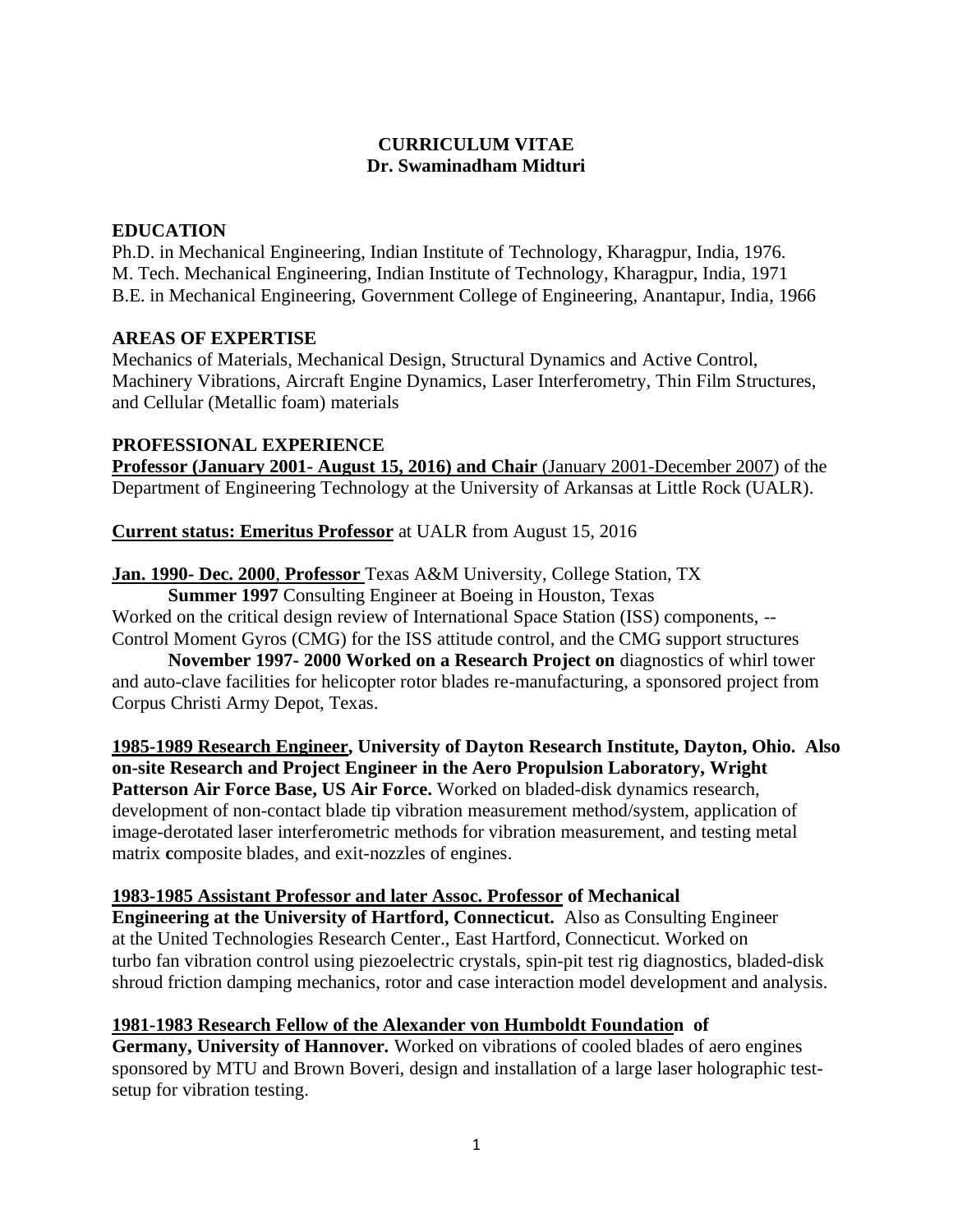**1973-1981 Scientist and Project Leader, Propulsion Division, National Aeronautical Laboratory, Bangalore, India. Worked on** vibrations of turbine components -- turbine blades, rotors and disks, laser holographic measurements laboratory with funding from UNESCO.

1967-1973 Lecturer and Ph D student in Mechanical Engineering at IIT, Khragpur. Taught Engineering Mechanics, Mechanics of Materials, Machine Design, and Vibrations, and Instrumentation.

1966-1967 Junior Engineer in Hampi Hydroelectric Plant, Karnataka, India.

Operation and maintenance of hydraulic turbines and other mechanical equipment.

## **Other Related Academic Work**

Visiting Professor, Princeton University, New Jersey 7/2007-1/2008 Visiting Scientist, Swiss Institute for Micro Technology, summer 2004. Invited Speaker at the Indo-USA Conference on Engineering Education Collaboration: Accreditation and Accountability in Engineering Education, June 2008 NSF Panelist for Micro/Nano Civil and Mechanical Systems Division, 2/2008 Chair of the Donaghey College of Engineering Task Force to develop new initiatives in engineering ETAC/ABET Evaluator, Since 1997- Present.

Member, Board of Directors, Tau Alpha Pi, Engineering Technology National Honor Society

### **Research Proposals Submitted during my tenure at UALR**

1.Exploring the Effect of Density Variation on Hardness and Fatigue Properties of Sintered Powder Metal (P/M) Parts with Spencer E. Young, Undergraduate student in MET, submitted to Arkansas Department of Higher Education (State Undergraduate Research Funding), October 19, 2015.

### **2. Research Experiences to Teachers SITE: Embedding Engineering Research for Next Generation Science Teaching submitted to NSF (National Science Foundation) , April 8, 2015**

3.Thermo-mechanical Properties of Cellular Materials, Arkansas Space Grant Consortium, 2010- 2012

4. NSF Major Research Instrumentation Proposal to conduct micro mechanical testing of flexible thin films, 1/24/2008 and re-submitted in Jan 22, 2009, not funded.

5. Industrial Assessment Center proposal to the U.S. Department of Energy (to train undergraduate students in energy audits of industries, not funded), Jan. 2006.

6. Signed a Confidential Teaming Agreement with Anteon Corporation, VA to work on Air Force Air Vehicles Directorate on Structural Technology Evaluation and Analysis Program. Total \$24 Million for 5 years (My share would depend on the specific research tasks), not funded.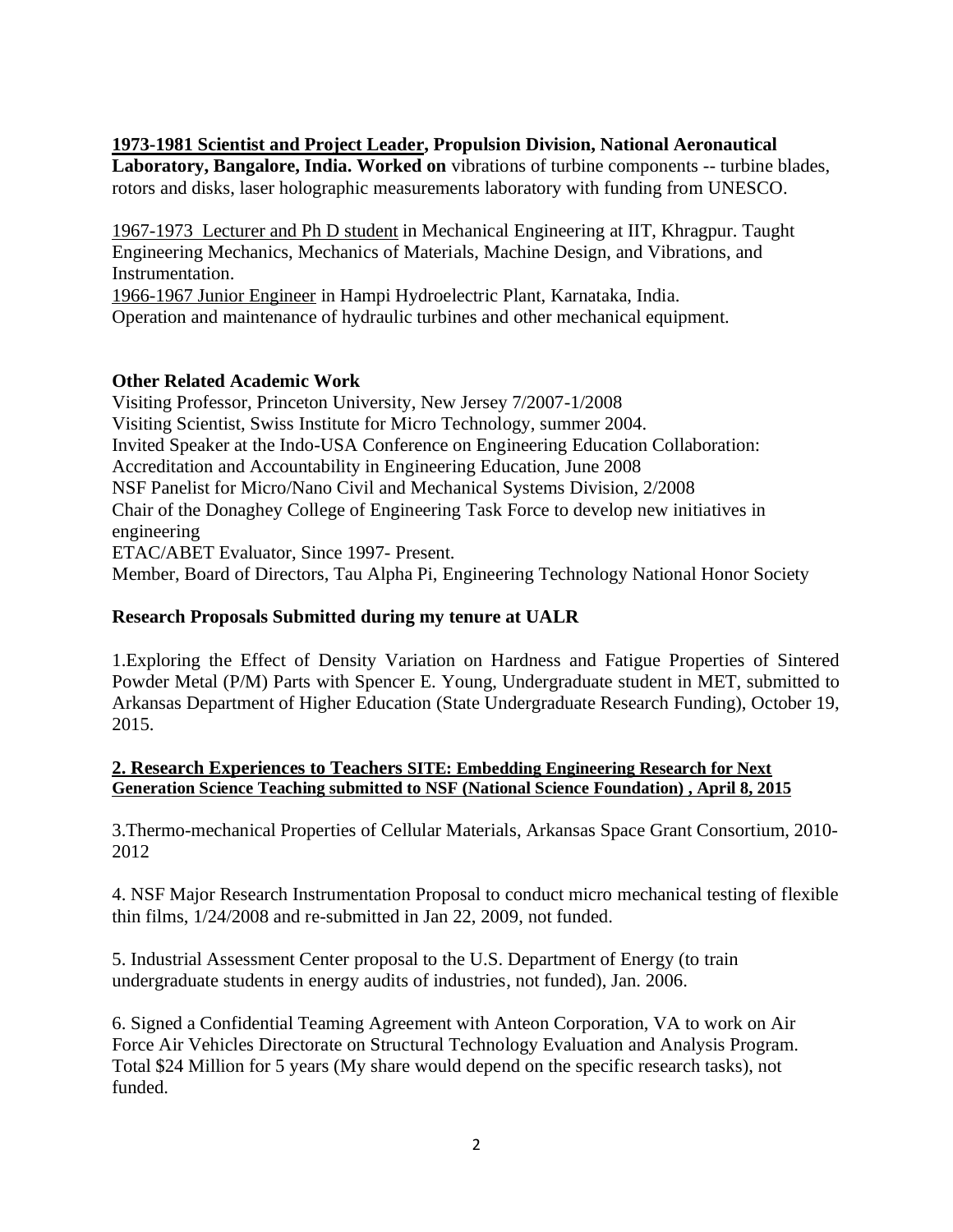7. Arkansas Industrial Workforce Energy Education Initiative Project Director, from the US Department of Energy, 2006-2007 funded.

8. Interactive Energy Management Tool from the Arkansas Department of Economic Development, Co-PI funded, the follow-up grant was approved for a year 9/1/05-8/31/06.

9. Electronic Holography for Structural Analysis (DURIP Equipment Grant) to ARO/AFOSR, 8/19/ 2003 (not funded)

10. RET Site at UALR on Smart Materials, Structures, and Systems (REU Site) to NSF 9/15/2003 (not funded)

# **AWARDS AND RECOGNITION**

Honorary Commander of the Little Rock Air Force Base, 2005. Member, Board of Directors, Tau Alpha Pi National Honor Society, 2001- 2007 Engineering Technology Accreditation Commission/ABET Evaluator from fall 1997-Present Panelist for National Science Foundation ILI and International Programs Outstanding Faculty Award from the Engineering Technology Department at Texas A&M, 1994 ASME Region X Faculty Advisor Award, 1993 Alexander von Humboldt Fellowship of West Germany, 1981-1983 UNESCO Visiting Scientist Fellowship, 1977 National Merit Scholarship for Engineering, 1961-1966.

# **SERVICE TO THE DEPARTMENT AND UNIVERSITY (INTERNAL)**

Member Ph.D Committee, Zhu Rai, Graduated May 2014: Thesis on Meta materials Member, Ph.D committee for Bio Liu, Applied Science, 2004-2008 Ph. D thesis Advisor, Asif. M. Mughal, Applied Science Dept, UALR (2003-2007) Member Ph. D committee Imran Khan, Applied Science Dept, UALR (2002 -2006 ) Member Ph.D committee, Ms. Paulami Roy, Applied Science, UALR. (2005 - ) Graduate Thesis Co-Chairman, M.S. degree for Scott M. Fernero, Dept. of Electrical Engineering, Texas A&M University, 1998 -2000. Graduate Committee Member, M.S. in Mechanical Engineering, Srinand S. Karuppor, Mechanical Engineering Department, Jan. 1996- July 1997. Graduate Committee Member, M.S. in Mechanical Engineering, David L. Ransom, 1997. Graduate Committee Member, Ph.D. in Mechanical Engineering, Chinta Murali, Mechanical Engineering Department, 1994-1997. Graduated in Dec. 1997

## **SERVICE TO PROFESSIONAL SOCIETIES (EXTERNAL)**

Session Chairman, MET Sponsored Session on Applied Research, International Mechanical Engineering Congress and Exposition, Nov. 14-19, 1999, Nashville, TN. Secretary (1994, 95), Treasurer (1995), Chairman(1996), and Ex-Officio(1997) of Brazos Valley Section of ASME at College Station, TX

Founding Member of the ASME-Tech Student Chapter at Texas A&M University, College Station, TX

Reviewer of ILI Proposals to National Science Foundation, January 1997.

Session Organizer on Friction in Turbine Components at International Gas Turbine Institute Conference, Houston, 1993.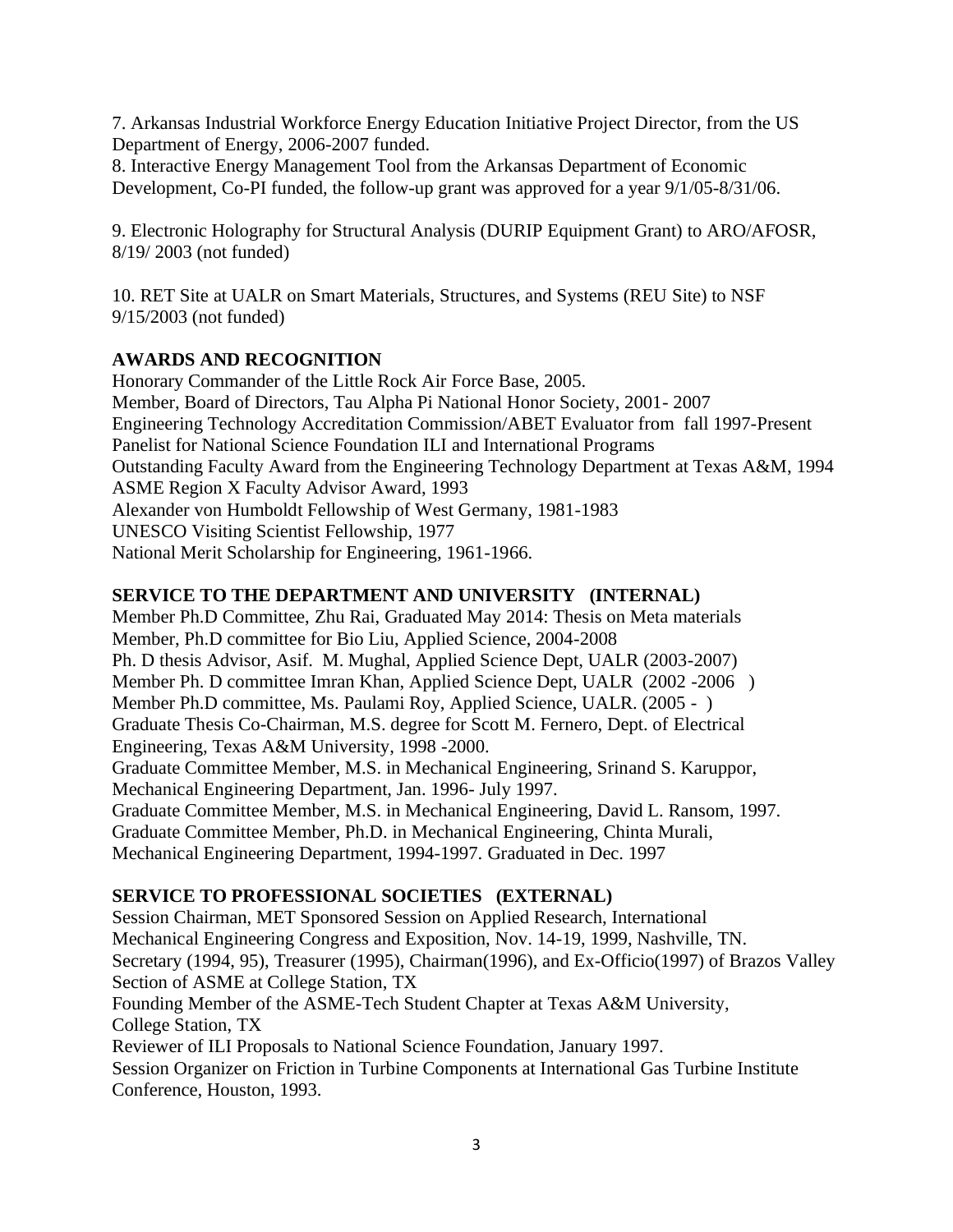Reviewed Papers for ASME Design Engineering Conferences, Winter Annual Meetings, International Gas Turbine Institute Conferences, 1993 - Present.

## **INDUSTRIAL SEMINARS / WORKSHOPS CONDUCTED:**

Predictive maintenance method short courses to the employees of Green Bay Packaging Company, Morrilton, Arkansas, 2008

Efficient operation of industrial equipment to industry workers from Arkansas 5-7 2 Day workshops on behalf of US DOE 2006-2007

Technical Presentation on Vibration Engineering and Applications to General Motors employees, 1998 and 1999.

Preventive and Predictive Maintenance Engineering to Texas A&M Power Plant and Utilities, February-April, 1996.

# **CONSULTING**

New staircase designs for Century Industries, 2010.

Innovative rotating valve for fuel admission in diesel engine to improve fuel efficiency, McLean & England Associates, LLC, October-December 2004.

Worked with Applied Materials, Inc, Austin, TX on Wafer Lift Mechanism

Taught Mechanical Design Review courses for Test Masters for P.E. Exam, April 1997 and October 1997.

Worked with Boeing Company in Houston, TX on Space Station Components, Stress and Vibration problems, Summer 1997.

## **LIST OF PUBLICATIONS/PRESENTATIONS**

Yadullah Babayev and Swaminadham Midturi, Mechanical Properties of Low Density Prealloyed Powder Steels, Paper submitted to the 18th International Conference on Metallurgy and Material Science, Istanbul, Turkey Sept. 29- Oct. 1, 2016. **Dr. Yaduallah is a Fulbright scholar from Azerbaijan, and he has been working with me since Aug. 2015—August 2016**.

Balasubramanian, R., and S. Midturi, Time and Frequency Analysis of Traveling Waves in Elastic Media, Proc. International Conference on Advances in Mechanical Engineering, May 29-31, 2013, Pune, India.

Balasubramanian Ramanan , and S. Midturi., Defect Identification by Lamb Waves: Signal Analysis (with) Arkansas Academy of Sciences Conference, Little Rock, April 2013.

Bala Chandran Kalidass, Brent Kessee, Sudheesh Kakarla, and S. Midturi, Images and Sounds from Deformation in Metallic Foams, The 2012 UALR Research and Creative Activities EXPO, **First Prize Poster** for Undergraduate Engineering and Technology Research, April 13, 2012.

James Playford, Rahul, KJ, **S. Midturi**, and Julian Post, Deformation Mechanisms of Metallic Foams, 95 th Arkansas Academy of Sciences Conference at the University of Arkansas, Monticello, AR April 8-9, 2011**. First Prize for Presentation**

James Playford, Rahul, KJ, Pidugu, S, **S. Midturi**, Thermal Conductivity of Open Cell Cellular Foams, 95 th Arkansas Academy of Sciences Conference at the University of Arkansas, Monticello, AR April 8-9, 2011.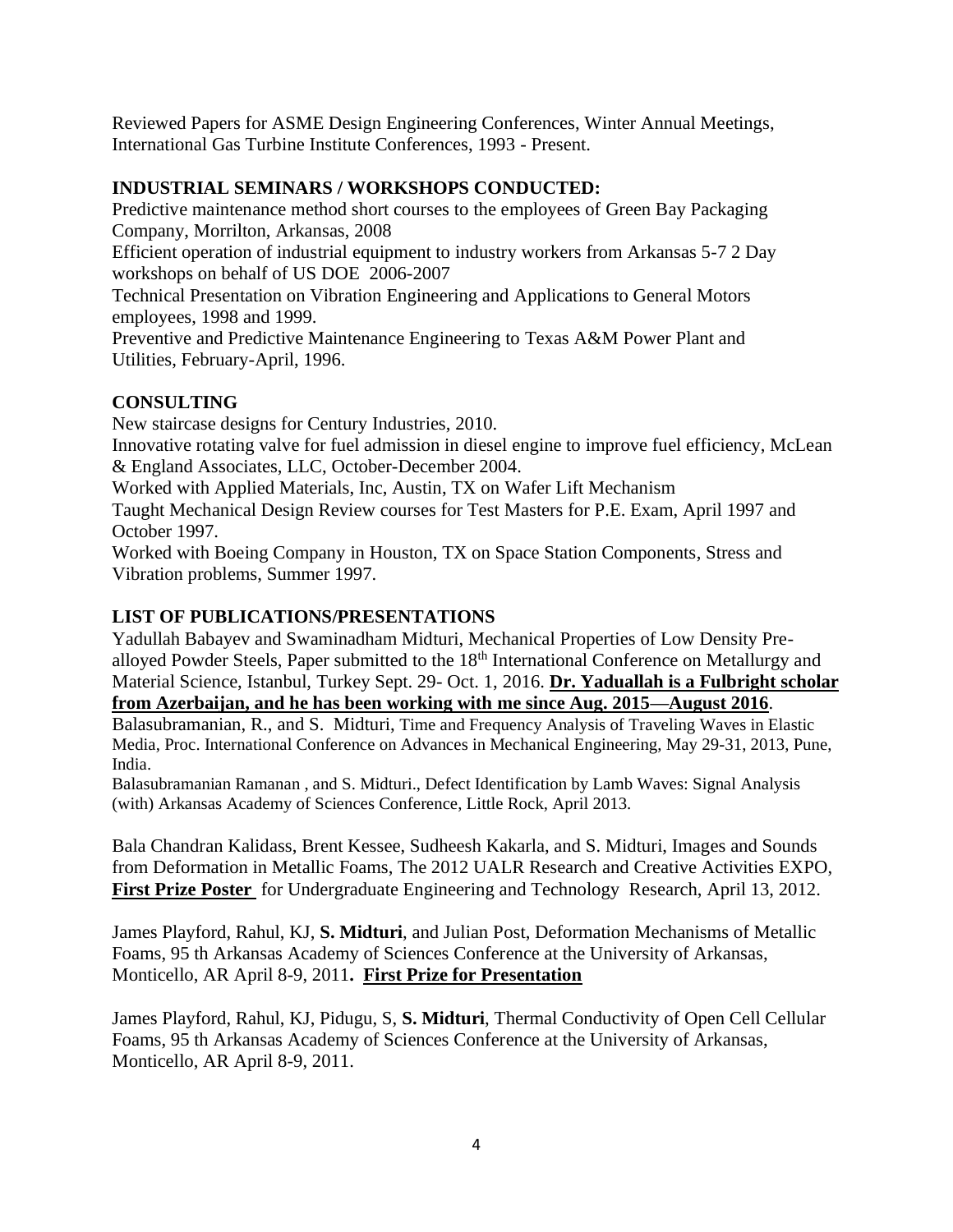James Playford, Rahul, KJ, S. Pidugu**, S. Midturi,** Thermal Conductivity of Open Cell Aluminum and Stainless Steel Foams, American Society of Mechanical Engineers Region E SPDC Conference at the University of Arkansas at Fayetteville, AR March 29-30, 2011. **First Prize for Poster** 

**S. Midturi**, S. Pidugu, James Playford, Rahul KJ., Thermal Characterization of Open Celled Aluminum and Stainless Steel Foams Abstract to 2011 ASME International Conference at Denver, CO, November, 2011

**Midturi Swaminadham,** Stress-strain Behavior of Nano/micro Thin film Materials, Jr. of Engineering and Applied Sciences, Vo. 5, No. 3, March 2010.

**Midturi, Swaminadham, Onobu, A., Winston Soboyejo**, Large Strain Behavior of Nano Gold Films on Thick PDMS Substrates, NSF sponsored 4<sup>th</sup> U.S-Africa Materials Conference, December 10-14, 2007, Dar Es Salaam, Tanzania.

**Midturi, S.** Accreditation, Evaluation, and Assessment: Point of View of New and Developing Engineering Programs, International Conference on Engineering Education, April 9-11, 2007, Kuwait.

**Midturi, S., and S. Pidugu.,** Educational Models for Energy Workforce Development, Proc. The 2006 ASEE Conference, Chicago, June 2006.

**Midturi, S., and S. Pidugu.,** Energy Workforce Training, Future Need, and Projections, Proc. Industrial Energy Technology Conference may 9 –12, 2006 New Orleans, LA.

Midturi, S., Publicizing and Promoting Engineering Technology Discipline Through Ranking, Presented at the Engineering Technology Leadership Institute, Rochester, NY, October 2- 4, 2005.

**Midturi, S.,** Sensor Based Failure Analysis of Rolling Element Bearings, Paper included in the Agenda of 2005 ASME International Conference at Orlando, FL November 5-9, 2005.

**Midturi, S.** , 2005 Web Based Energy Management Tool, Presented at the CAPPA Conference, Little Rock, AR, U.S.A, September 20, 2005.

**Midturi, S.,** 2004, "Automated Diagnostics of Whirl Tower Test Facility," Proc. The 58<sup>th</sup> Meeting of the Society for Machinery Failure Prevention Technology, pp. 233-240, Norfolk, VA.

**Midturi, S.,** 2004, "Interactive Energy Management Tool: Progress and Update," Presented at the DOE South East Regional Conference, Biloxi, MS May 28-29, 2004.

**Pidugu, S.B. and Midturi, S.,** 2004, "Environmental Awareness and Clean Environment Technology," *Proc. 38th ASEE Midwest Section Meeting*, Pittsburg State University, Pittsburg, Kansas, September, 2004.

Midturi, Swaminadham, Kinematics and Kinetics of Optical MEMS Platform, Report to the Institute for Microtechnology, Uni. Neuchatel, Switzerland (Collaborated with Dr. Wilfried Noell), June, 2003

Midturi, Swaminadham, An Analytical Model to Predict Dynamic Response of a AFM MicroProbe, Report to the Institute for Microtechnology, Uni. Neuchatel, Switzerland,(Collaborated with Drs. Akiyama and Urs Staufer), July 2003.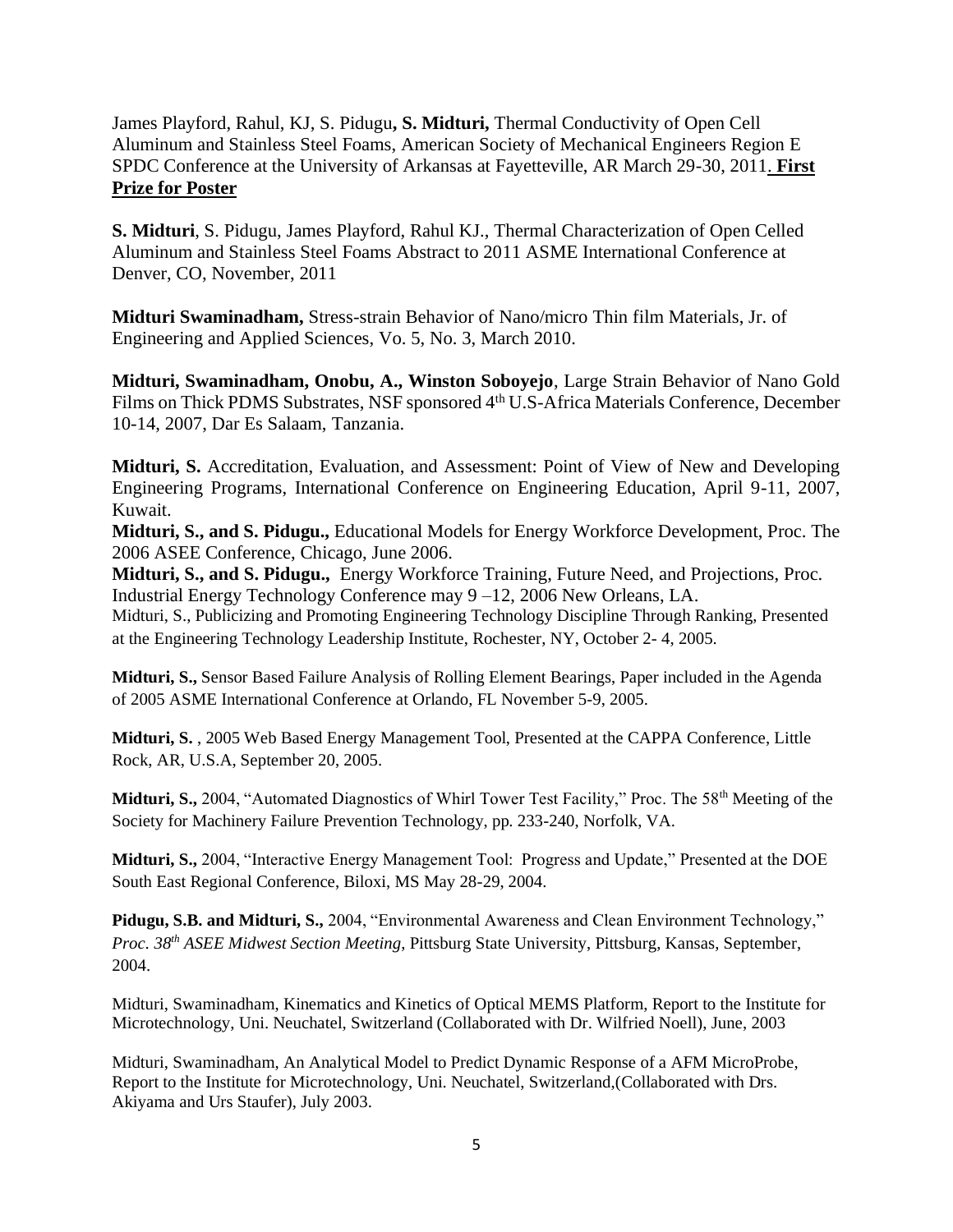Midturi, Swaminadham, 3-D Kinematics of Tilting Optical Platform, Report to Institute of Mcrotechnology, University of Neuchatel, Switzerland, July 2003. ( with Dr. Wilfried Noell of IMT)

Midturi, Swaminadham, Foundation Blocks of MEMS Technologies, Memphis Area Science and Engineering Conference Paper Presented at Christian Brothers University, Memphis, TN May 10, 2002

Midturi, Swaminadham, Knowledge Base for Wealth Producing Careers: an Advisor's Point of View, The 56th Annual Conference of the Arkansas Counseling Association, Hot Springs, AR November 14 – 16, 2001

Midturi, Swaminadham, Extending the Service Life of Equipment for Profitability, Arkansas Manufacturing Association Magazine, June 2001

Midturi, Swaminadham, ' Dynamic Signal Analysis for Condition Assessment of Gears', Presented at the International Mechanical Engineering Congress and Exposition, Nov. 14-19, 1999, Nashville, Tenn. U.S.A.

Midturi, Swaminadham, "Fourier and Wavelet Transform Features for Whirl Tower Diagnostics", Proceedings on CD-ROM IEEE -International Conf. On Digital Signal Processing, March 16-19, 1999 at Phoenix, Arizona, U.S.A. (Co-authors: Scott Fernero(EE),N. Kehtarnavaz(EE), Don. A. Phillips(IE))

Midturi, Swaminadham, "Bearing Compliance Effects on Rotor Critical Speeds," Presented at the XIX South Eastern Conference on Theoretical and Applied Mechanics, at Florida Atlantic University, FL, May, 1998.

Midturi, Swaminadham, "Simulation of Impact Response of Turbomachinery Blades," Proc. IV Conference on Computer Simulation UP 98 at Universidad Pan-American, McLeod Institute for Simulation Studies, Mexico City, Mexico, pp 60-65, February 18-20, 1998.

Midturi, Swaminadham, "Damage and Structural Integrity of Turbine Blades," Presented at the International Mechanical Engineering Congress and Exposition, Dallas, TX, November 16-21, 1997.

Midturi, Swaminadham, "Limiting Vibration in Space Lattices," Feature Article in Mechanical Engineering Magazine, Vol. 119, No. 12, pp 88-89, 1997.

Midturi, Swaminadham, "PC Based, Automated Vibration Testing of Structural Components," Journal of Computers in Education, Vol. VII, No. , pp 14-19, Oct-.Dec. 1997.

Midturi, Swaminadham, "Teaching Engineering and Engineering Technology Courses to Nonmajors," Proceedings 1997 ASEE/GSW Annual Conference at University of Houston, Houston, TX March 23-25, 1997.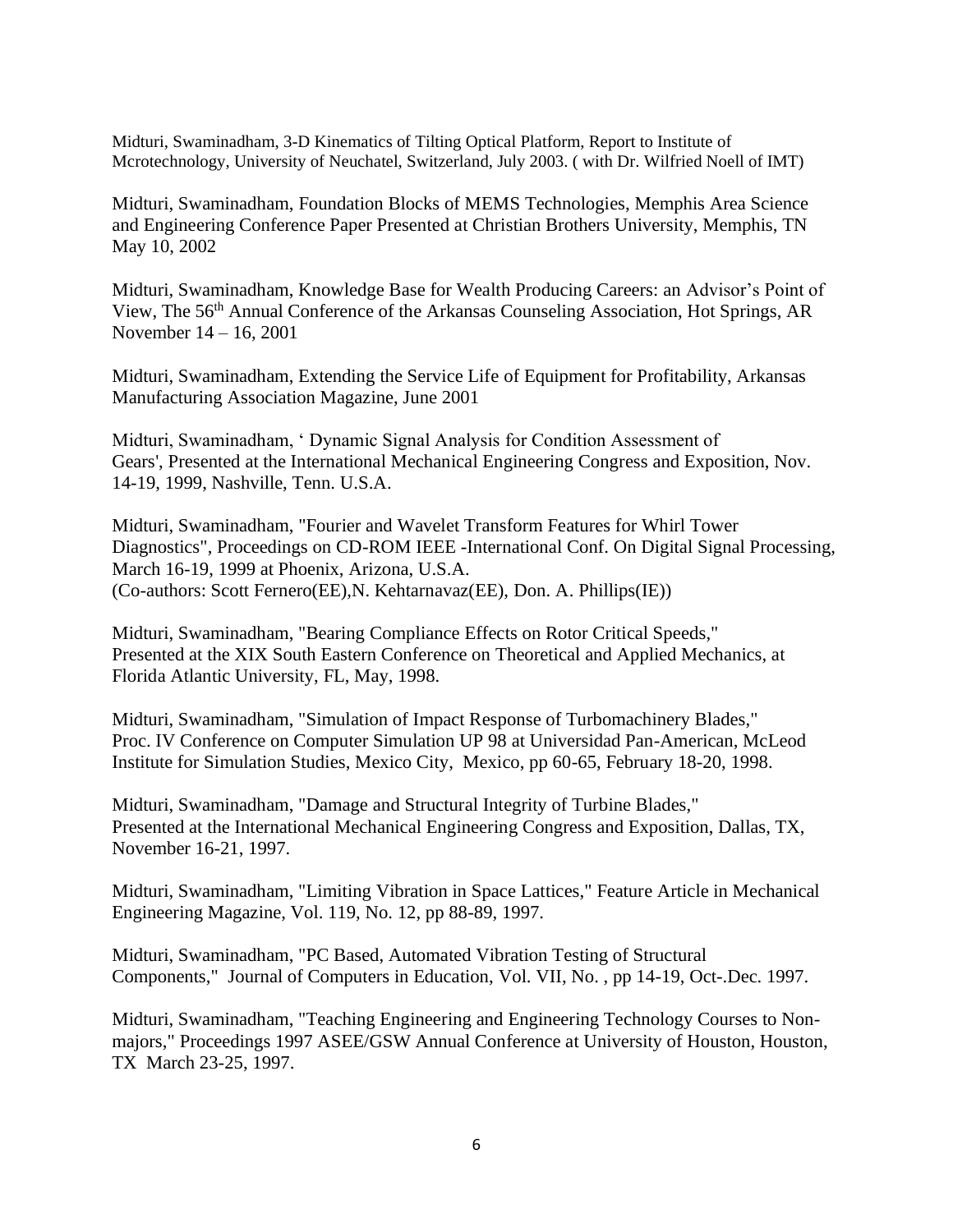Midturi, Swaminadham, "Smart Materials and Their Applications in Structural Systems," Proceedings Engineering and Architecture Symposium at Prairie View A&M University, Prairie View, Texas, pp. 55-60, February 6-7, 1997.

Midturi, Swaminadham, "Dynamics of Deployable Space Structures," International Mechanical Engineering Conference & Exposition, ASME paper # 96 - WA/MET -3, Atlanta, Georgia, November 17-22, 1996.

Midturi, Swaminadham, "Applied Research for Engineering Technology Majors," Proceedings of the ASEE Gulf - Southwest Section Meeting, San Antonio, Texas, pp. 764-678, March 27-29, 1996.

Midturi, Swaminadham, "Deployable Solar Boom Vibration and Damping Measurements", Proceedings E&A Symposium, Prairie View A&M University, Prairie View, Texas, pp 389-394, February 5-6, 1996.

Midturi, Swaminadham, David L. Ransom, and J. A. Morgan, "Pneumatic Bearing Application to Reduce Shaft Vibration," International Mechanical Engineering Congress and Exposition at San Francisco, CA, ASME Paper # 95-WA/MET-8, November 12-17, 1995. Midturi, Swaminadham, "Excellence and Utility in Tripartite Mission of Engineering Institutions," Proceedings of the ASEE Gulf-Southwest Section Meeting, Beaumont, TX, pp. 241-246, March 30- 31, 1995.

Midturi, Swaminadham, "Vibration Research in Turbomachinery Blades and Bladed-Disks," E & A '95 Symposium, Prairie View A&M University, Prairie View, Texas, Proceedings of E & A, Vol. 1, pp. 56 - 60, January 30-31, 1995.

Midturi, Swaminadham and M. Chinta, "Vibrations of Rotating Turbine Blades with Flexible Roots," Journal of Sound and Vibration, Vol. 174, No. 2, pp. 284-288, July 7, 1994.

Midturi, Swaminadham, "Instrumentation Laboratory for Mechanical Vibration and Machine Diagnostics," Proceedings of NSF-Sponsored Poster Session in ASEE Conference, Edmonton, Canada, June 26-29, 1994.

Midturi, Swaminadham and Uma J. Doma, "Step-by-Step Instructions for Structural Testing, Analysis and Reporting (STAR) Software," Mechanical Vibration Laboratory Technical Memorandum MVL-TM-1- 1994.

Midturi, Swaminadham, "Undergraduate Laboratory Experiences of Single Degree of Freedom System Vibrations," Proceedings of ASEE-GSW Conference, Baton Rogue, LA, Vol. 2, pp. 727-735, March 24-25, 1994.

Midturi, Swaminadham, "Machinery Maintenance Course in MET Curriculum," Proceedings of ASEE-GSW Conference, Baton Rogue, LA, Vol. 2, pp. 801-809, March 24- 25, 1994.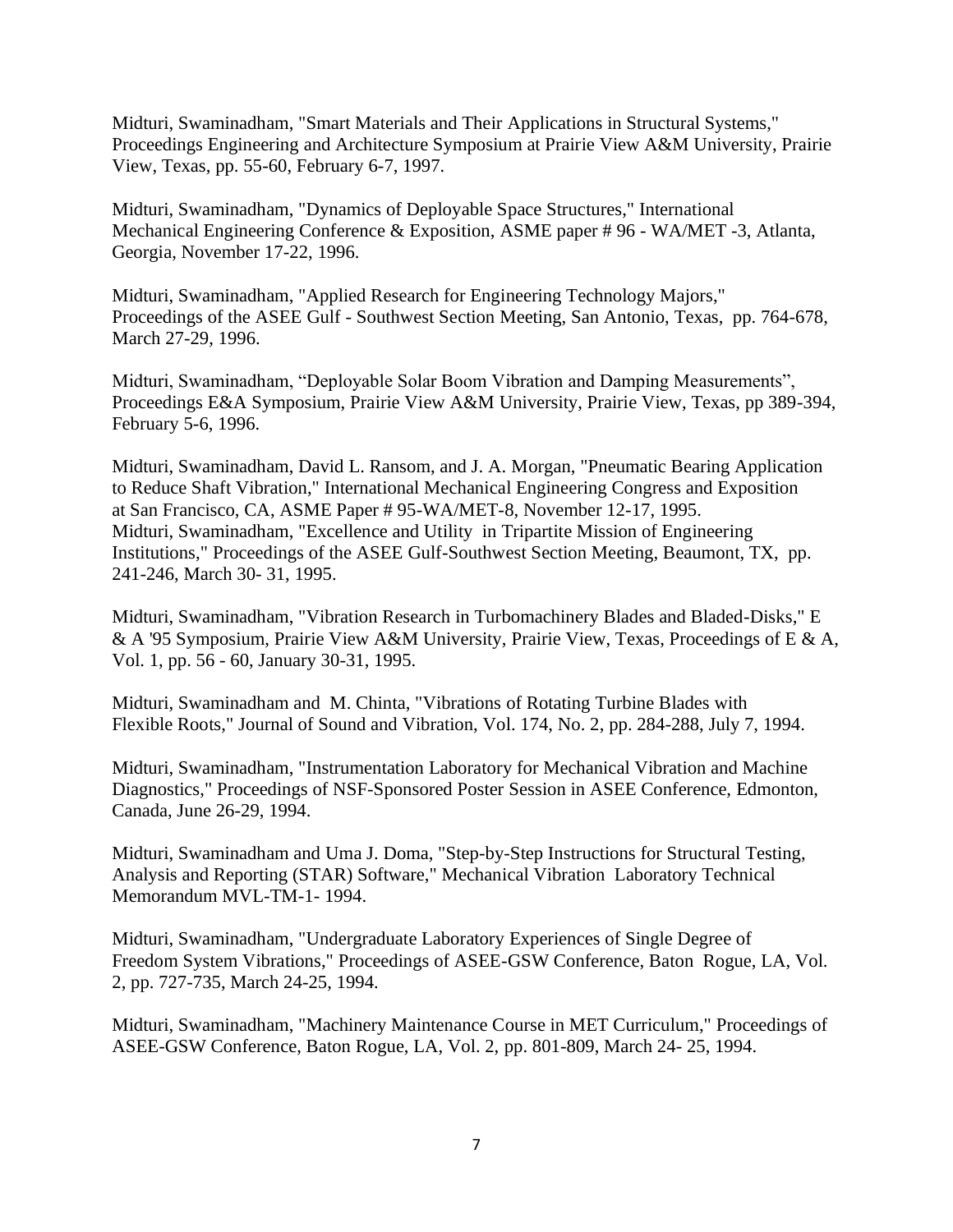Midturi, Swaminadham and David A. Hamilton, "Vibration Control of Deployable ASTROMAST Boom-Preliminary Experiments," Proceedings of NASA Dual-Use Space Technology Transfer Conference, NASA CP 3263, Vol. 1, pp. 305-313, February 1-3, 1994.

Midturi, Swaminadham, "Computer Simulation of Multi-rigid Body Dynamics and Control," Presented to the 3rd. Air Force/NASA Symposium On Recent Advances in Multi-Disciplinary Analysis & Optimization, San Francisco, CA, September 24-26, 1990.

Midturi, Swaminadham, "Laser Interferometric Application for Mode Shape Analysis of Rotating Disks," 1990 SEM Fall Conference on Hologram Interferometry and Speckle Metrology, Baltimore, MD, November 5-8, 1990.

Midturi, Swaminadham, "Non-Intrusive Vibration Measurements of Rotating Bladed-Disks," Proceedings of the 61st. Shock and Vibration Symposium, JPL, Pasadena, CA, Oct. 16-18, 1990.

Midturi, Swaminadham, "Large-Amplitude Oscillations of A Spinning Disk - Experimental Investigation," Proceedings of the 8th. International Modal Analysis Conference, FL, pp. 161- 167, Jan 29 - Feb. 1, 1990.

Midturi, Swaminadham & Robert J. Dominic, "Measurement of the Critical Speed Response of Turbine Disks," Proceedings of the ASME Vibrations Conference, Montreal, Canada, DED-Vol. 18-3, pp. 215-222, September 1989.

Midturi, Swaminadham, Robert J. Dominic, John D. Reed & William Strange, "Noncontact Blade Deflection Measurement Systems for Rotating Bladed Disks," ISA Paper #89-0046, Proceedings of the Instrument Society of America Conference, Orlando, FL, April 1989.

Midturi, Swaminadham & Robert J. Dominic, "Evaluation of Plane-Of-Light, Non-Interference Stress Measurement Systems for Measuring Bladed Disk Vibrations," UDR-TR-89-18, University of Dayton Research Institute, Dayton, OH, March 1989. Also published as Wright Research and Development Center Technical Report, WRDC-TR-89-2125, 1989.

Midturi, Swaminadham & M.L. Soni, "On Model Generation & Modal Analysis of Flexible Disks," Presented at the 14th. AIAA Minisymposium, Holiday Inn, Dayton Mall, March 1988.

Midturi, Swaminadham, J. Michael Aulds, Robert J. Dominic & Robert E. Blanchard, "Planeof-Light Sensors for Deflection Measurements of Turbomachinery Blades," Presented at the 29th. Structural Dynamics Conference, Williamsburg, VA, April 18-20, 1988.

Midturi, Swaminadham, M. Soni, W. Stange, & J. Reed, "On Model Generation & Modal Analysis of Flexible Bladed Disk Assemblies," The 1987 ASME Design Technology Conference, Boston, MA, September 27-30, 1987.

Midturi, Swaminadham, "Stiffness Singularities in NASTRAN Analysis of Advanced Compressor Blade Vibrations," 3rd Annual AIAA Mini symposium at the University of Dayton, Dayton, OH, March 24, 1987.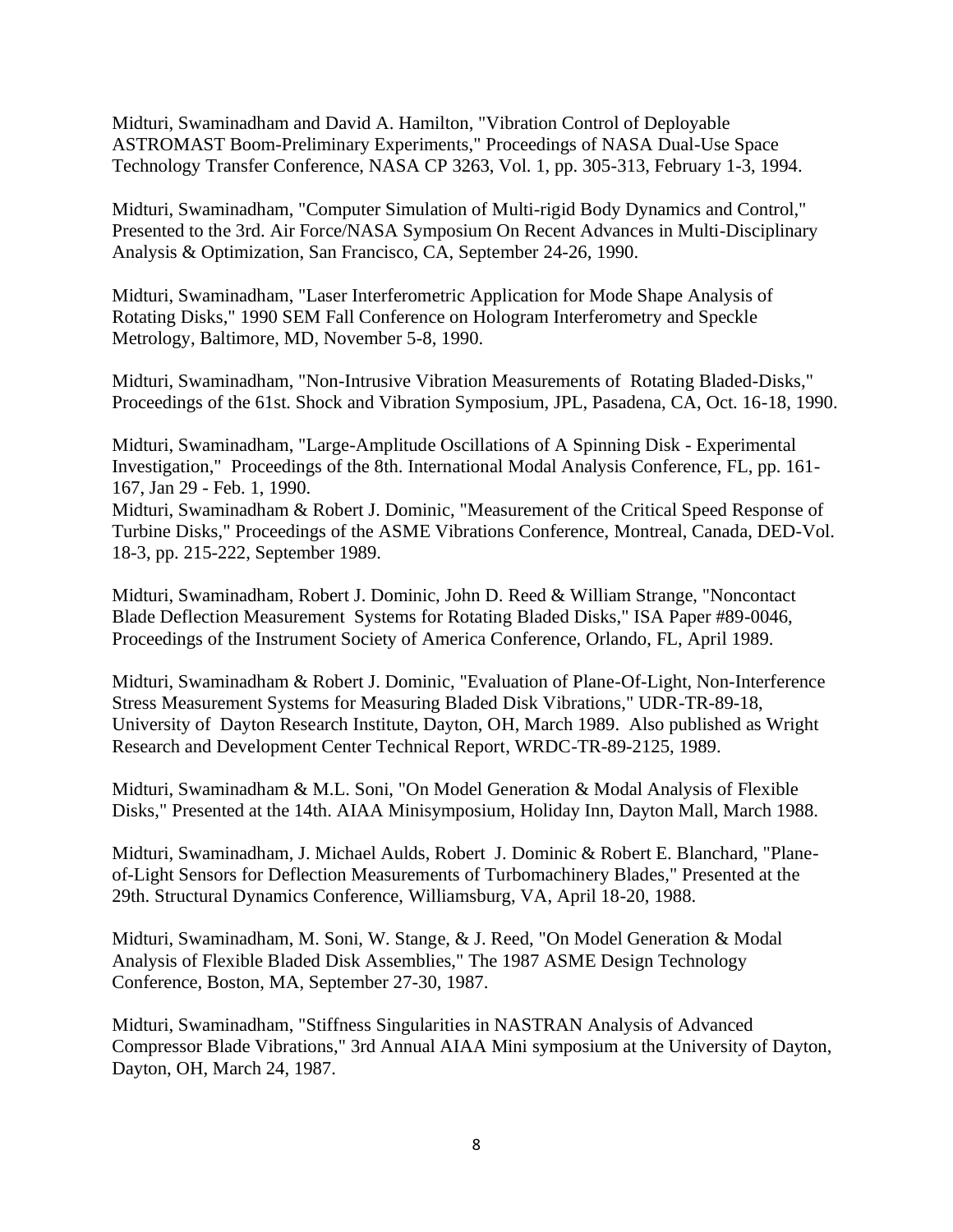Midturi, Swaminadham, "Modal Response of A Rotating Bladed Disk Assembly", Proceedings of the 5th. International Modal Analysis Conference, London, England, April 06-09, 1987.

Midturi, Swaminadham, "Free Vibration Analysis of Annular Sector Plates," Journal of Sound & Vibration, Vol. 95, No. 3, pp. 333-340, August 1984.

Midturi, Swaminadham, "Analytical & Experimental Investigations of Vibrations of Hollow Blade Models of Turbines," Forschungsberichte (Research Report) to Deutsche Forschungsgemeinschaft, Bonn. February 1983. Also, VDI, Forschung in Ingenieurwesen Bd. 50, No. 1, p. 1-5, 1984.

Midturi, Swaminadham, "Vibrations of Plates Discretely Supported Along Their Diagonals," Proceedings of the 6th. World Conference on Theory of Machines & Mechanisms, N. Delhi, India, Vol. 1, pp. 568-572, December 15-20, 1983.

Midturi, Swaminadham, "Vibrations of Circular Plates with Mixed Boundary Conditions," Proc. the 9th. Canadian Congress on Applied Mechanics, Saskatoon, May 13-June 03, 1983. Midturi, Swaminadham, "Vibrations of An Elastic Beam with A Flexible Support," Presented at the Conference of the Gesselschaft fur Anagawandete Mathematik & Mechanik at Budapest, Hungary, April 13-16, 1982. Also, Zeitschrift fur Angawandete Mathematik & Mechanik, 63, pp. 105-107, 1983.

Midturi, Swaminadham, "Large Deformation Whole-Field Measurements of Isotropic Plates by Sandwich Hologram Interferometry," Proceedings of the European Mechanics Colloquium 152, University at Wuppertal, Wuppertal, W. Germany, September 21-24, 1982.

Midturi, Swaminadham, "Acoustic Imaging Methods for Mechanical Testing," Project report to the Deutsche Forschung Gemeinschaft, June 1982.

Midturi, Swaminadham, "Analysis of Recent Vibration Measurement Techniques in Turbomachinery Blades," Proceedings of the SESA/JSME International Conference on Experimental Mechanics, HI, USA, May 23-28, 1982.

Midturi, Swaminadham, K. Rajanna, and RMVGK Rao, "Effects of Moisture & Glass Content on The Poisson Ratio of FRP Plates as Determined by Laser Holography," Journal of Fibre Science & Technology, Vol.15, pp. 235-242, 1981.

Midturi, Swaminadham, and K. Rajanna, "White Light Holographic Interferometry," National Aero. Lab. Tech. Memo, December 1980.

Midturi, Swaminadham, "A Note on The Frequencies of A Beam with A Heavy Tip Mass," Journal of Sound & Vibration, 66(1), pp. 144-147, 1979.

Midturi, Swaminadham, "Identification of Resonant Frequencies of Rotating Beams with the Use of PZT Crystals," SESA Experimental Mechanics, pp. 76-80, February 1979.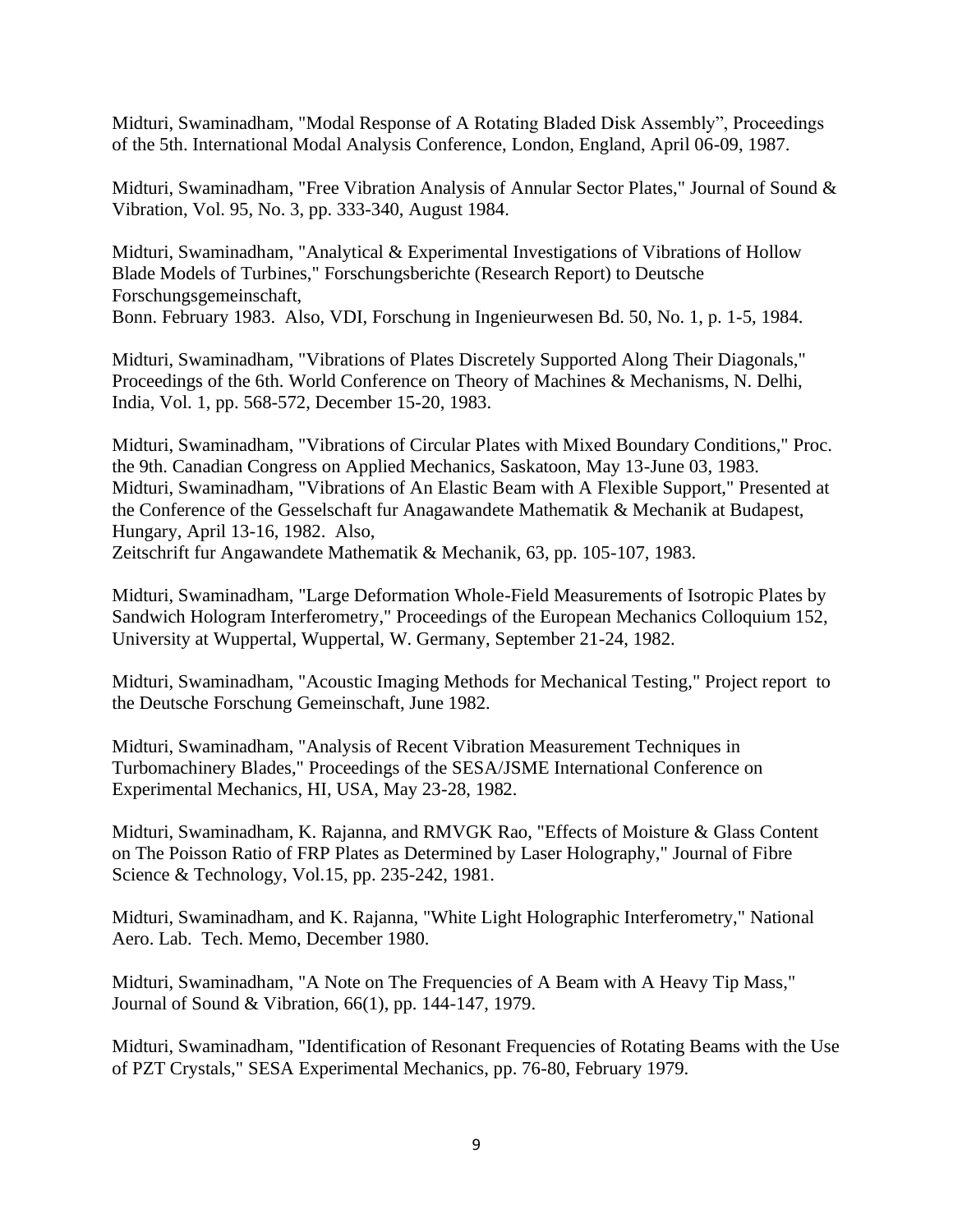Midturi, Swaminadham, "Vibrations of Rotating, Pre-twisted & Tapered Blades," International J. Mechanics & Machine Theory, Vol. 12, pp. 331-337, 1977.

Midturi, Swaminadham, "Laser Holography System," National Aero. Lab. Tech. Memo, December 1977.

Midturi, Swaminadham, "Study of Vibrations of Rotating Blades," ASME Paper, No. 77-DET-147, September 1977.

Midturi, Swaminadham, "Frequency Dependence of A Turbine Blade on Elastic Constant," Session of the Aero. Soc. India, Bombay, 1976.

Midturi, Swaminadham, "Vibration Measurements on Rotating Blades," Proc. Symposium Blade Design & Development, Bharat Heavy Electricals Ltd., Hyderabad, September 1975.

Midturi, Swaminadham, "Effects of Taper & Centrifugal Force on Frequencies of A Rotating Blade: Theoretical Analysis," Proc. Indian Soc. Theory. & Applied Mechanics Congress, December 1974.

Midturi, Swaminadham, "Piezoelectric Crystals As Vibration Transducers," National Aero. Lab. Tech. Memo., December 1974.

### **RESEARCH & DEVELOPMENT GRANTS - FUNDED**

U.S. DOE on Workforce Development, \$150,000 (2005-2006) Arkansas Energy Office Interactive Energy Management Tool, \$100,000 (2004-06) Predictive Maintenance Methodologies for Corpus Christi Army Depot Equipment,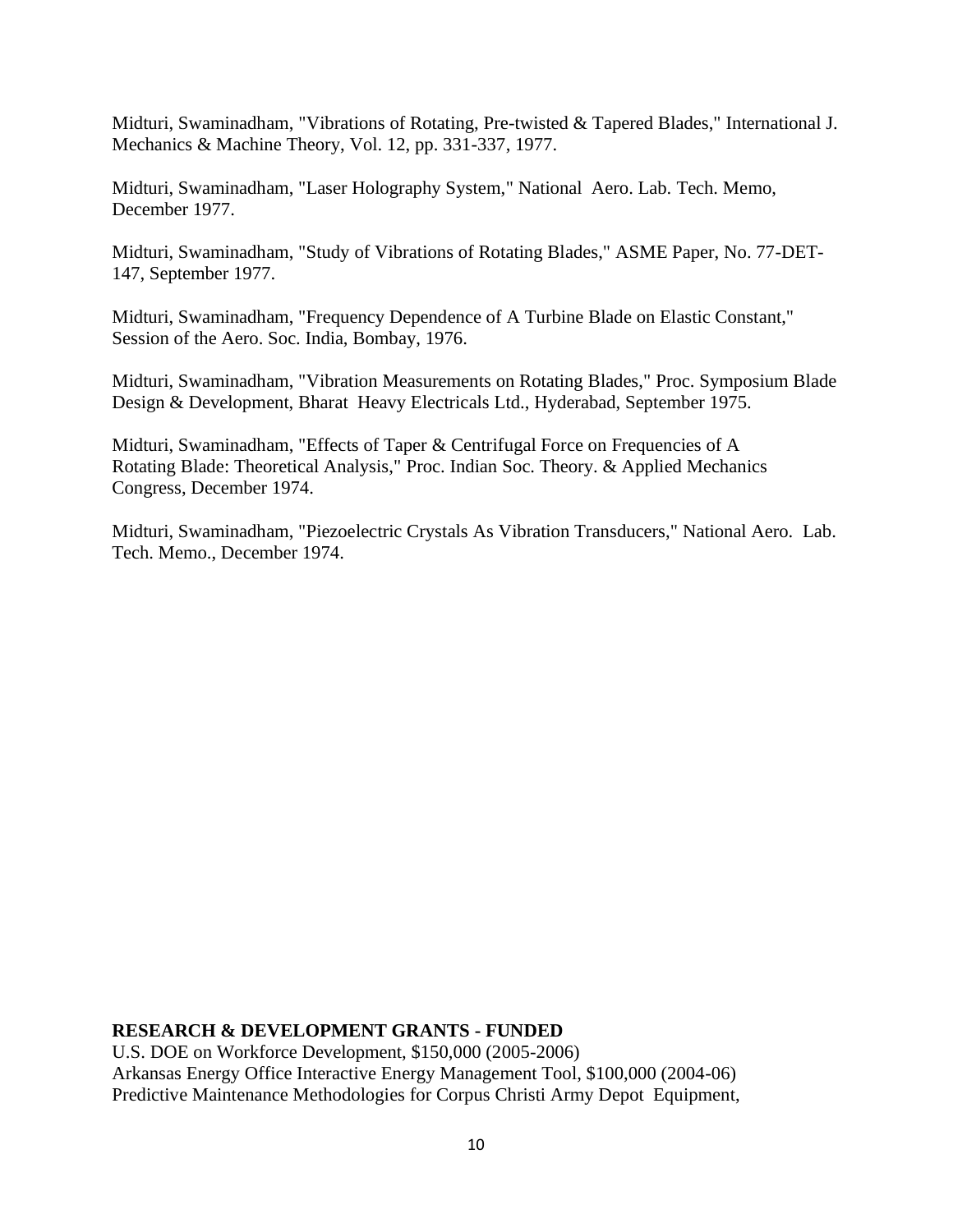March 1997, funded for \$482,000 (PI - Don Philips of IE ) and Engineering Technology Midturi's share \$110,000, November 1, 1997.

This contract is extended for one year starting May 1, 1999. Funding amount is \$475,000, and Engineering Technology -Midturi's share is \$105,000 for May 1, 1999 through April 30,2000.

Magneto-rheological Fluids for Cutting Tool Vibration Reduction, supported by Society of Manufacturing Engineers. \$9,000, 1996-1997.

Society of Manufacturing Engineers grant for ALGOR Finite Element software Beta Testing, \$20,000, 1995.

Active Control of Shaft Vibration by Air Jets, supported by Texas A&M University Mini-grant for \$1,300, 1995.

Lockheed Leadership Grant, used for program development, \$6,000, 1993-1995. Oak Ridge National laboratory Faculty Research Travel Grants 1994-1997 to study Vibrations of large electrical motors, 1994 - Present, Cost Reimbursement Program.

Parker Hannifin Equipment Grant (with Don Rice), valued at \$75,000, 1994.

Equipment Grant from Dean's Office (EEAF Return) to procure Ultrasonic Testers, \$8,000, 1994.

NASA Johnson Space Center Sponsored Research on Dynamics of Deployable Space Structures for \$58,969. The work entailed development of active control of vibrations by piezo-electric crystals, September 1993 - August 1994.

ARCO Chemical Company Grant for the development of Vibrations and Machine Diagnostics Laboratory, \$5,000 in 1993, \$40,000 in 1994.

Faculty Study Abroad ( International ) Program-Pilot Program to Mexico, valued at \$3,000, Summer 1994.

National Science Foundation sponsored Instrumentation Laboratory Development Project for \$108,974. With 50% cost sharing. A state-of-the-art vibration and machine diagnostics laboratory was set up in the ETID department, September 1992 - August 1993. TEKTRONIX grant for matching funds for the NSF- ILI grant \$28,000, 1993.

Texas A&M university Honors Program Grant to develop an Honors Course on Theory of Vibrations and Applications, \$2,000, 1993.

Equipment Grant from Dean's Office (EEAF Return) to procure Universal Testing Machine, \$20,000, 1992.

Texas A&M University Mini-grant for research on Shape Memory Metals Applications for Vibrations, \$1,000, 1992.

Du-Pont Grant for Universal Computer Controlled Universal Testing Machine for \$65,000, 1992.

# **RESEARCH AND DEVELOPMENT GRANTS - NOT FUNDED**

Automation Across ET Curriculum and Beyond to the National Science Foundation, \$ ~ 500,000 June 5, 2001

Center for Learning and Teaching with an Emphasis on Applications of Math and Physics to Engineering, NSF \$200,000 March 15, 2001

Mistuning of Aircraft Engine Turbine Bladed Disks to the Air Force Office of Scientific Research, \$ 300,000, September 2001

( all the above at UALR)

Active Control of Shaft Vibrations by Hydraulic Actuators, to Texas Higher